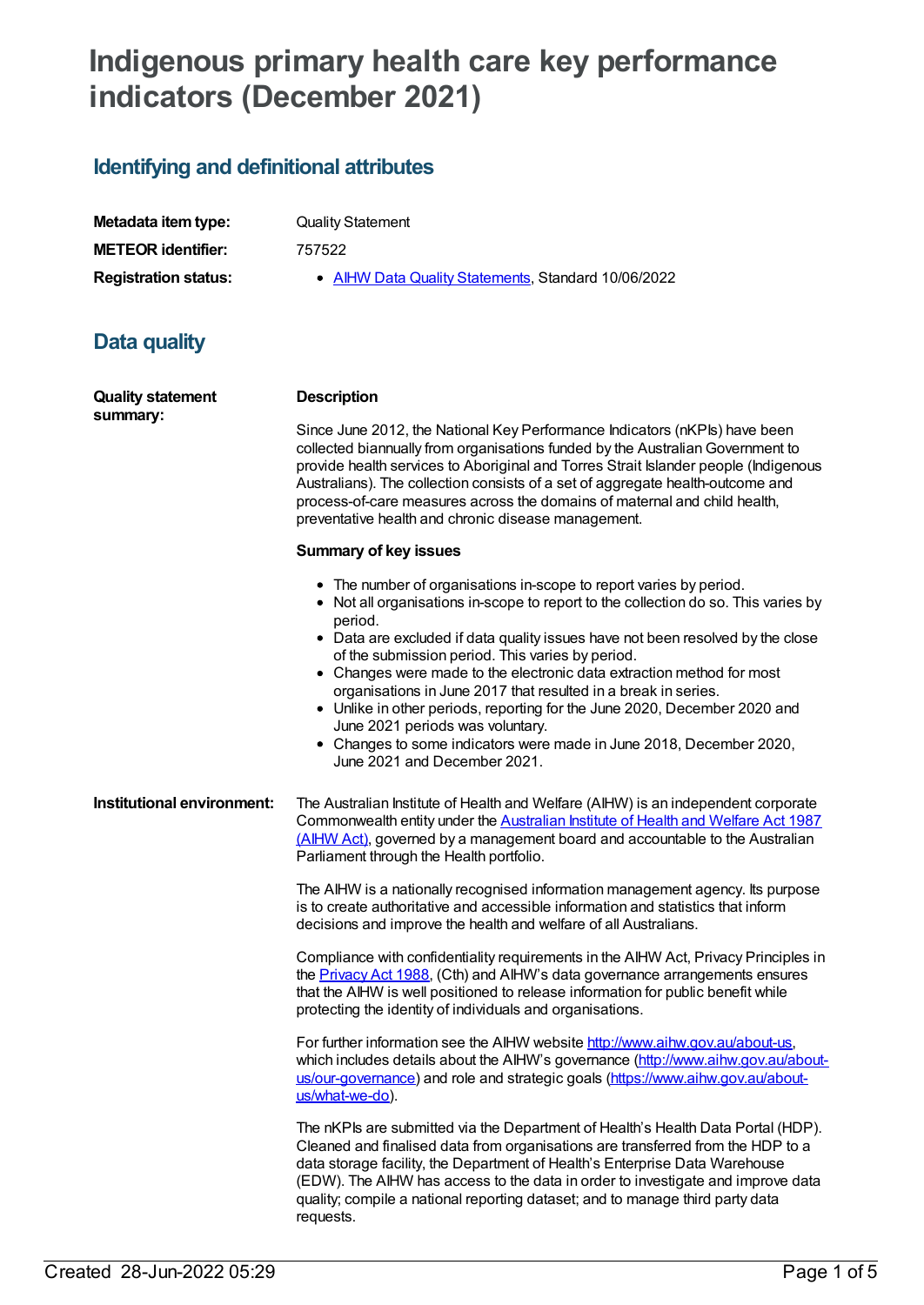| <b>Timeliness:</b>    | Data are supplied by each organisation twice a year, with census dates in June<br>and December. The period of data covered varies by indicator. For the December<br>2021 period, the census date was 31 December 2021 and covered, depending on<br>the indicator, either:                                                                                                                                                                                                                                                                                                                                                                                                                                              |
|-----------------------|------------------------------------------------------------------------------------------------------------------------------------------------------------------------------------------------------------------------------------------------------------------------------------------------------------------------------------------------------------------------------------------------------------------------------------------------------------------------------------------------------------------------------------------------------------------------------------------------------------------------------------------------------------------------------------------------------------------------|
|                       | • 6 months up to the census date, that is, from 1 July 2021 to 31 December<br>2021, or                                                                                                                                                                                                                                                                                                                                                                                                                                                                                                                                                                                                                                 |
|                       | • 12 months up to the census date, that is, from 1 January 2021 to 31<br>December 2021, or                                                                                                                                                                                                                                                                                                                                                                                                                                                                                                                                                                                                                             |
|                       | • 24 months up to the census date, that is, from 1 January 2020 to 31<br>December 2021, or                                                                                                                                                                                                                                                                                                                                                                                                                                                                                                                                                                                                                             |
|                       | • 5 years up to the census date (for cervical screening only).                                                                                                                                                                                                                                                                                                                                                                                                                                                                                                                                                                                                                                                         |
|                       | The national reporting dataset cannot be compiled until the Department of Health<br>closes off data submission and submitted data are cleaned and finalised. Up to<br>that date, the AIHW works with organisations to resolve errors or, if unresolved data<br>quality issues remained, to flag the data for exclusion from the national reporting<br>dataset. For the December 2021 collection, data submission started 1 January and<br>data were finalised 24 March 2022.                                                                                                                                                                                                                                           |
|                       | Data from the national reporting dataset were released to submitting organisations<br>(via organisation specific reports generated by the Department of Health) 26 March<br>2022.                                                                                                                                                                                                                                                                                                                                                                                                                                                                                                                                      |
|                       | Data from the national reporting dataset were released via the AIHW website 10<br>June 2022.                                                                                                                                                                                                                                                                                                                                                                                                                                                                                                                                                                                                                           |
| <b>Accessibility:</b> | Data from December 2021 are published in Aboriginal and Torres Strait Islander-<br>specific primary health care: results from the OSR and nKPI collections.                                                                                                                                                                                                                                                                                                                                                                                                                                                                                                                                                            |
|                       | Users can request data not available online or in reports via email to<br>dataquality@aihw.gov.au or via the AIHW data request system (noting the release<br>of data are subject to restrictions and requests that take longer than half an hour to<br>compile are charged for on a cost-recovery basis).                                                                                                                                                                                                                                                                                                                                                                                                              |
| Interpretability:     | Metadata relating to the nKPI collection is available in the METEOR indicator<br>set and <b>NBEDS</b> for the collection.                                                                                                                                                                                                                                                                                                                                                                                                                                                                                                                                                                                              |
|                       | Information is also available via the Technical appendix and supplementary data<br>tables of the associated report.                                                                                                                                                                                                                                                                                                                                                                                                                                                                                                                                                                                                    |
| <b>Relevance:</b>     | The scope of the nKPI collection is organisations receiving funding under the<br>Indigenous Australians' Health Programme (IAHP).                                                                                                                                                                                                                                                                                                                                                                                                                                                                                                                                                                                      |
|                       | Most organisations are Indigenous-specific primary health care organisations,<br>however, a small number of organisations that receive funding only for maternal and<br>child health services are also included in the collection (termed MCH<br>organisations). MCH organisations are only required to report on a subset of<br>indicators, and this varies over time. The December 2021 collection included 21<br>MCH organisations. Overall, these organisations provided valid data for PI01, PI02,<br>PI03 (child and adult), PI11 and PI13, although not all organisations provided valid<br>data for each indicator. Seventeen MCH organisations reported against child and<br>maternal health indicators only. |
|                       | For almost all indicators, data relate to Indigenous regular clients of that<br>organisation. A regular client is defined as someone who has visited a particular<br>organisation 3 or more times in the last 2 years. The exceptions are the 2<br>indicators relating to birthweight of Indigenous babies (PI01 and PI02) which relate<br>to all Indigenous babies with a record at the organisation who attended the<br>organisation more than once (as many babies will not have visited a health service<br>organisation 3 times in the last 2 years).                                                                                                                                                             |
|                       | The census date for the December 2021 collection is 31 December 2021 and data<br>cover various periods from 6 months to 5 years prior to the census date, depending<br>on the indicator (see also Timeliness).                                                                                                                                                                                                                                                                                                                                                                                                                                                                                                         |
|                       | Data are available at the national, state/territory and remoteness area levels.<br>Geographic information is recorded based on the physical address of the main site<br>of the organisation. This is used for analysis at jurisdictional and remoteness level.                                                                                                                                                                                                                                                                                                                                                                                                                                                         |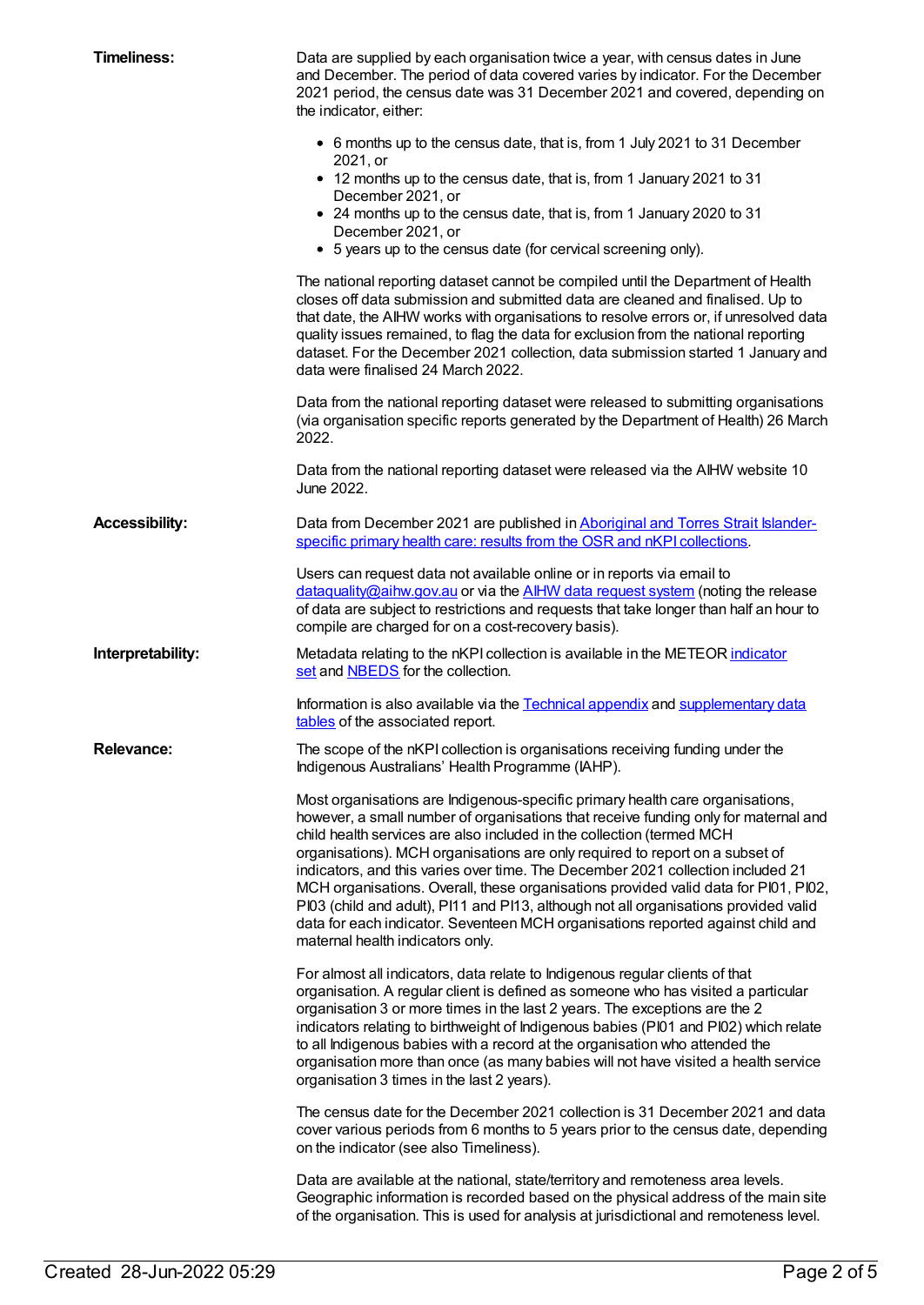**Accuracy:** Reporting for the December 2021 collection was mandatory and all 230 organisations that were in-scope to report submitted data.

> The main clinical information systems (CIS) are able to generate nKPI data within their clinical system and transmit it directly to the HDP. Organisations using other CIS manually enter data into a web-based form in the HDP.

The HDP applies a series of validation rules to the data to identify any data quality issues and organisations can correct these issues before submitting their data. In addition, the AIHW checks the quality of the data supplied by each organisation. Where the AIHW identifies possible errors or inconsistencies, organisations are provided with a description of the issue and invited to resubmit data. Data may be resubmitted until the collection period is closed off by the Department of Health. For the December 2021 collection, the AIHW returned data to 25 of the 230 organisations who reported that period. Where unresolved data quality issues are identified, the AIHW excludes these data from the national reporting dataset. For the December 2021 collection, 17 (7.4%) of the organisations had unresolved internal validation issues at the close of the reporting cycle.

Major reasons for data not being provided or organisations having data quality problems include:

- lack of complete records of data held by the organisation
- insufficient data management resources at organisations to support the data collection
- organisations not providing the service for which the indicator collects information
- problems with the electronic transfer of data from organisations' CIS to the AIHW.

In addition to unresolved internal validation issues, some indicators are excluded from analysis because the organisation's data do not meet the regular client definition (for example, because they were a new organisation or they had changed to a new CIS) or issues were identified with particular CIS.

It is difficult to develop a definition of a regular client that is appropriate for all organisations because organisations vary in their location, proximity to other service providers and the context in which they operate. Issues that have been identified with the regular client definition include:

- the concept of a visit varies within CIS
- there are various scenarios where a client would or would not be considered a regular client, for example:
	- o some clients might have another primary health care organisation as their primary place of care
	- o some clients might be transient and stay in a community only temporarily
	- o clients might access different health care organisations in the same general location and might not use the same organisation consistently.

**Coherence:** This section includes information from the December 2021 collection as well as selected issues from previous collections that have substantial impact on coherence. Users comparing data between periods are advised to also refer to data quality statements for all intervening collections.

> **Indicators collected**—for the December 2021 collection, data for 19 indicators were collected. The number of indicators included in the collection has changed over time. In June 2012, the collection began with 11 indicators; in June 2013, an additional 8 were added; in December 2014, 2 indicators were added; in December 2015, one indicator was added; in June 2017, 2 indicators were added; in December 2020, one indicator was retired; in June 2021, one indicator was retired; and in December 2021, one indicator was retired and 2 indicators were not collected while modifications are made.

> PI22 (cervical screening) was modified in June 2018 to align with the revised guidelines under the National Cervical Screening Program. The indicator was revised to include clients who had either a Pap test conducted prior to 1 December 2017 or an HPV test conducted from 1 December 2019. The age range was also revised.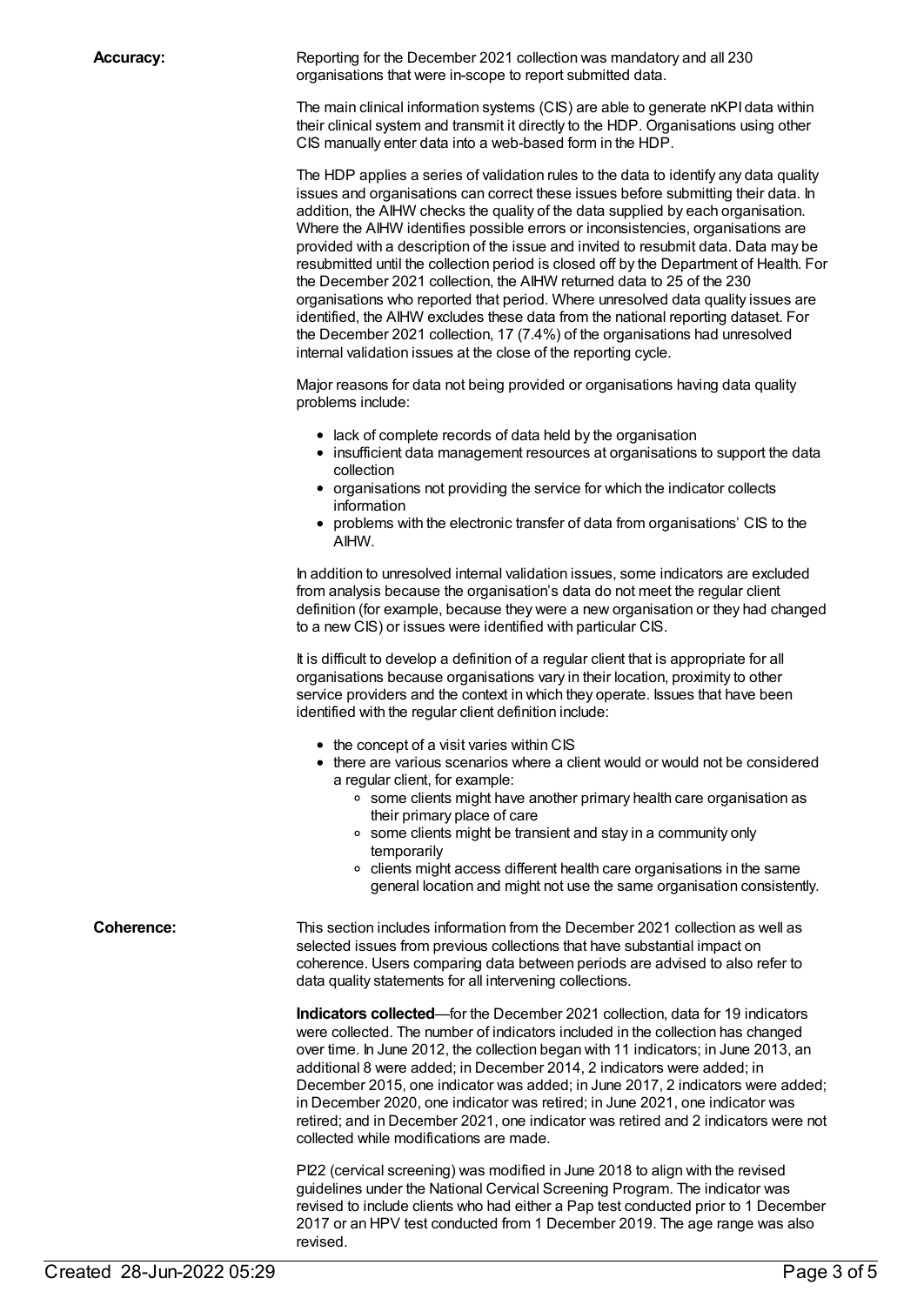From December 2020, changes were made to 4 indicators (PI03, PI07, PI14 and PI22) and one was retired (PI08). For more details see the **Indigenous primary** health care key [performance](file:///content/747924) indicators (December 2020).

From June 2021, changes were made to 7 indicators (PI01, PI02, PI09, PI10, PI11, PI13 and PI24) and one was retired (PI04). For more details see the Indigenous primary health care key [performance](file:///content/752838) indicators (June 2021).

From December 2021, changes were made to one indicator (PI12), one was retired (PI15) and 2 indicators were not collected while modifications are made (PI18 and PI19). These changes are:

• PI12 Body Mass Index: from December 2021, the age range captured by this indicator was expanded to include ages 18–24; the BMI categories changed to 'underweight (<18.50)', 'normal weight (18.50–24.99)', 'overweight (25.00– 29.99)', 'obese (≥30)' and 'not calculated' (previously 'overweight (25.00– 29.99)' and 'obese (≥30)'); and the denominator changed to Indigenous regular clients (previously Indigenous regular clients with BMI recorded).

**Organisations reporting to the collection**—while for the most part it is the same organisations reporting to the collection each period, as a result of changes in funding, auspicing or reporting arrangements at the local level:

- the organisations that are funded to provide services vary between periods
- the funded organisations that report data each period vary (for example, an organisation may be given an exemption from reporting for a specific period).

Unlike in other periods, reporting for the June 2020–June 2021 periods was voluntary.

**Data quality and exclusions**—the quality of data, and the exclusions applied to data items, vary by period as does the number of organisations submitting valid data, on the whole or for a particular data item. For example, some organisations may be unable to report accurate data in particular periods or for particular data items (for example, because of changes in their clinical information systems or record-keeping practices) and these data are excluded from national reporting.

#### **Other issues:**

- For the June 2017 nKPI data collection, changes were made to the data extraction process leading to a break in series at the national level. As such, data from June 2017 onwards are not strictly comparable with previous periods. For more detail see the [Indigenous](file:///content/706629) primary health care key performance indicators (December 2017) DQS.
- From June 2018, the definition of a regular client excludes deceased patients.
- From the June 2019 collection, organisations were not required to provide data for indicators relating to a service they were not funded to provide or if they did not have data. For more [information](file:///content/743387) see the Indigenous primary health care key performance indicators (June 2019) DQS.
- CVD risk calculators embedded in some CIS do not capture all the data needed to apply the full NVDPA risk assessment algorithm. Data from organisations using CIS that do not capture all the necessary data may underestimate the number of clients at high CVD risk. Therefore, data for PI21 for all affected organisations are excluded from AIHW national reporting in all periods.
- AIHW were advised that data from one CIS had issues for PI09, PI10, PI11, PI16 and PI17 prior to December 2019. For more information see the Indigenous primary health care key [performance](file:///content/743402) indicators (December 2019) DQS.
- There were variations in the data as a result of the COVID-19 pandemic. In particular, there was a temporary change from mandatory to voluntary reporting for June 2020, December 2020 and June 2021 and an associated decrease in the number of reporting organisations. For more information on the impact of [COVID-19](https://www.aihw.gov.au/reports/indigenous-australians/indigenous-primary-health-care-results-osr-nkpi/contents/about) on the data, see Aboriginal and Torres Strait Islander specific primary health care: results from the nKPI and OSR collections.
- In December 2020, for some CIS there may be double-counting of 'In-person' and 'Telehealth' attendance for PI03 and PI07 for organisations that submitted before these issues were resolved. The impact of this on the data